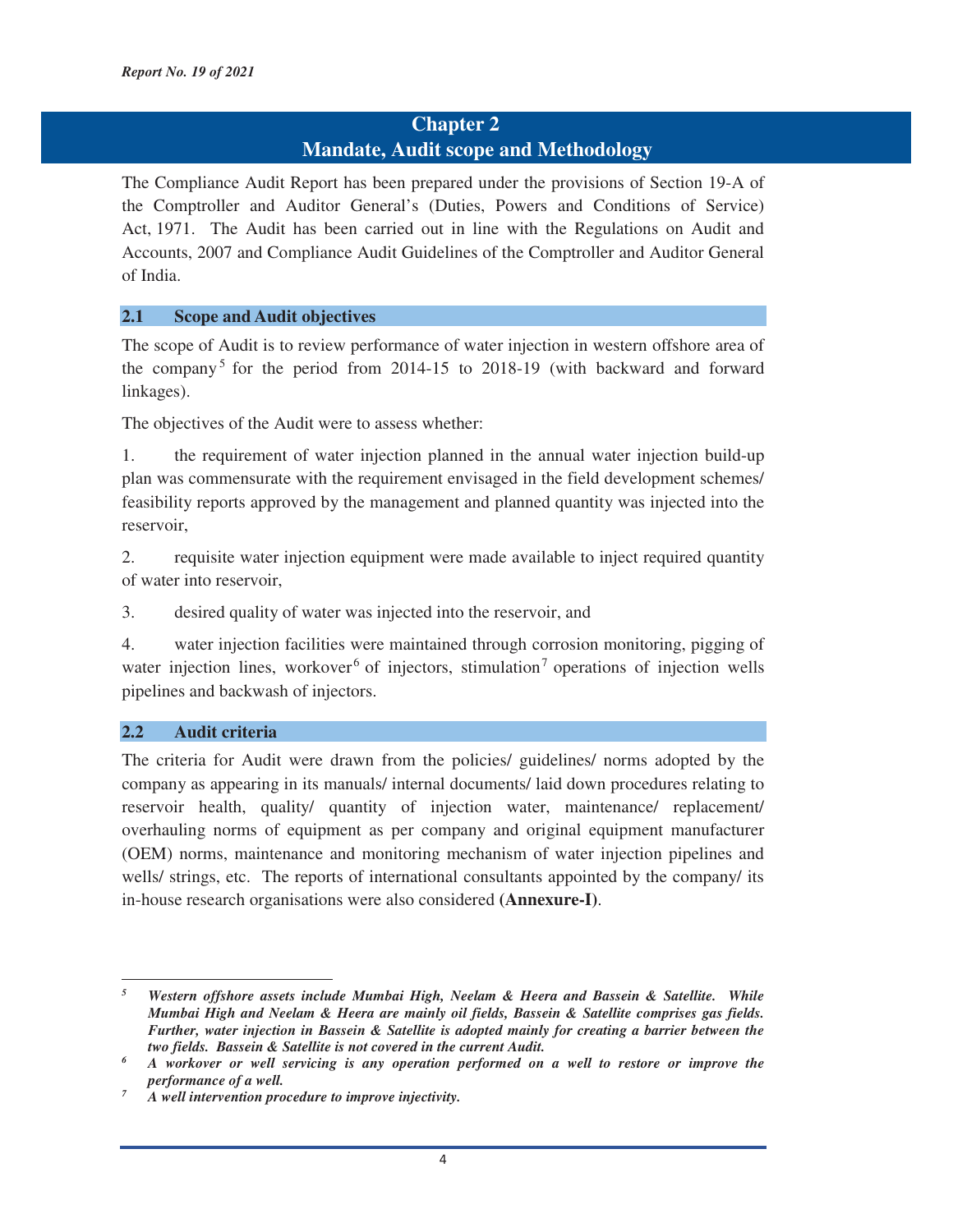#### **2.3 Audit methodology**

An Entry Conference was held with the Management on 8 April 2019 in which Audit objectives, scope and methodology were discussed. Field Audit included collection and review of information/ documents, discussions with Management and was conducted from August 2019 to April 2020. University of Petroleum Energy and Studies (UPES), Dehradun was engaged as technical consultant for providing technical guidance to Audit. The draft Audit Report was issued to the Management/ Ministry of Petroleum and Natural Gas simultaneously on 15 December 2020. Response of the Management (February 2021) and the Ministry (June 2021) has been suitably incorporated in the Audit Report. The response and views expressed by the Management and Ministry during Exit Conference held on 8 September 2021 have also been suitably incorporated in the Report.

#### **2.4 Acknowledgement**

We place on record the cooperation extended by the Ministry and the Management and staff of ONGC in smooth conduct of the audit. We also place on record the cooperation extended by University of Petroleum Energy and Studies during the course of field Audit and finalisation of Audit Report.